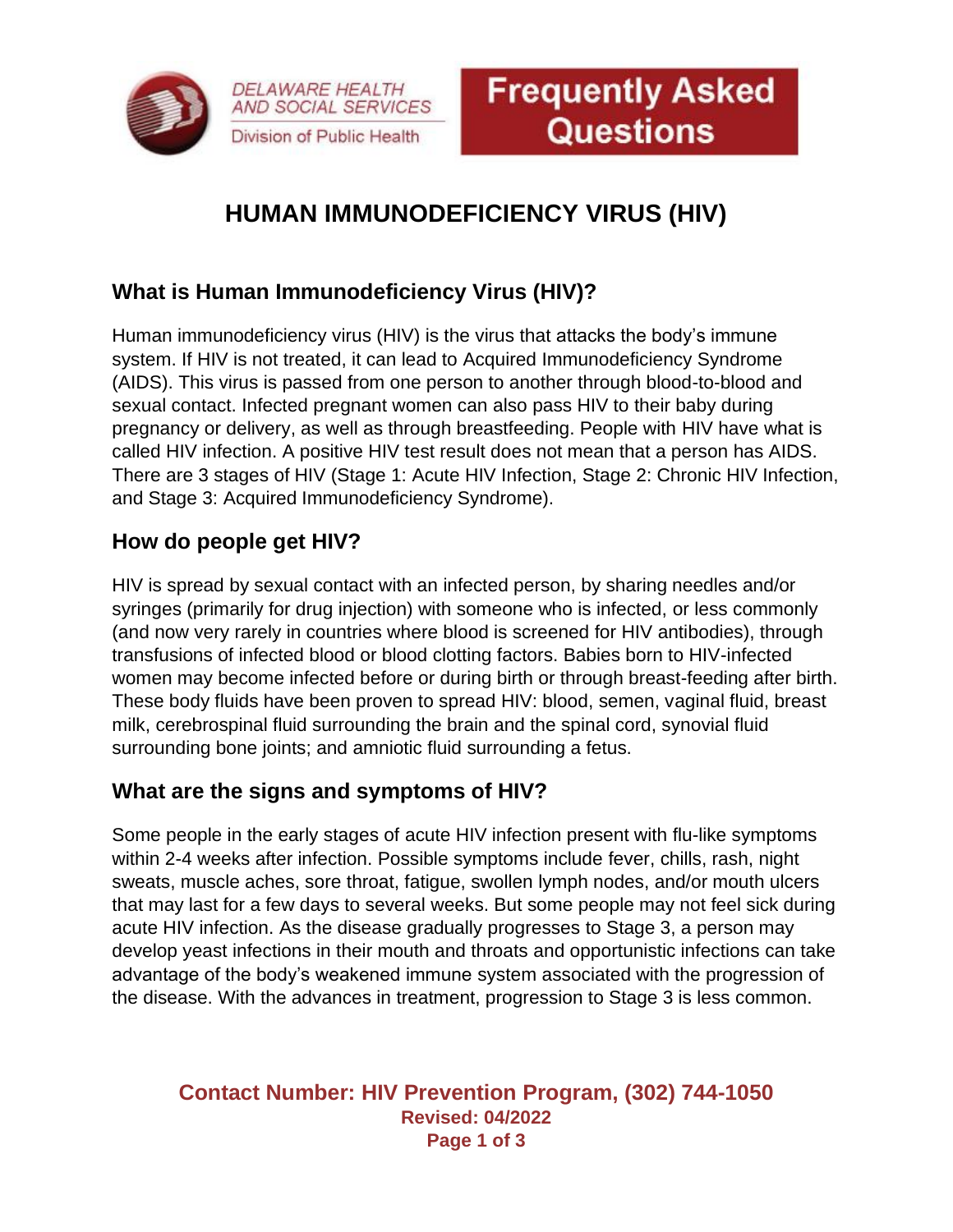

**DELAWARE HEALTH AND SOCIAL SERVICES** Division of Public Health



# **How do I know if I have HIV?**

The only way to know for sure whether you have HIV is to get tested. Knowing your HIV status helps you make healthy decisions to prevent getting or transmitting HIV.

# **How often should I be tested for HIV?**

For people with undiagnosed HIV, testing is the first step in maintaining a healthy life and preventing HIV transmission. The CDC recommends that everyone between the ages of 13 and 64 get tested for HIV at least once as part of routine health care. For those at higher risk, CDC recommends getting tested at least once a year.

# **How is HIV diagnosed?**

HIV tests are very accurate, but no test can detect the virus immediately after infection. HIV infection is usually diagnosed by tests for antibodies against HIV-1 and HIV-2. Antibody testing begins with a sensitive screening test (e.g., the enzyme immunoassay [EIA] or rapid test). The advent of HIV rapid testing has enabled clinicians to make a substantially accurate presumptive diagnosis of HIV-1/HIV-2 infection within 15 minutes. Reactive screening tests must be confirmed by a chemiluminescent microparticle immunoassay (CMIA). If confirmed by a supplemental test, a positive antibody test result indicates that a person is infected with HIV and is capable of transmitting the virus to others.

## **How is HIV treated?**

There are many treatments that can help people with HIV. Currently, medicines can slow the growth of the virus or stop it from making copies of itself. These HIV medications are called Antiretroviral Therapy (ART). Although these drugs don't kill the virus, they keep the amount of virus in the blood low. The amount of virus in the blood is called the viral load, and it can be measured by a test. The lower the viral load, the longer a person can stay healthy and fight off infections. ART helps people with HIV live longer, heathier lives and reduces the risk of HIV transmission.

#### **Contact Number: HIV Prevention Program, (302) 744-1050 Revised: 04/2022 Page 2 of 3**